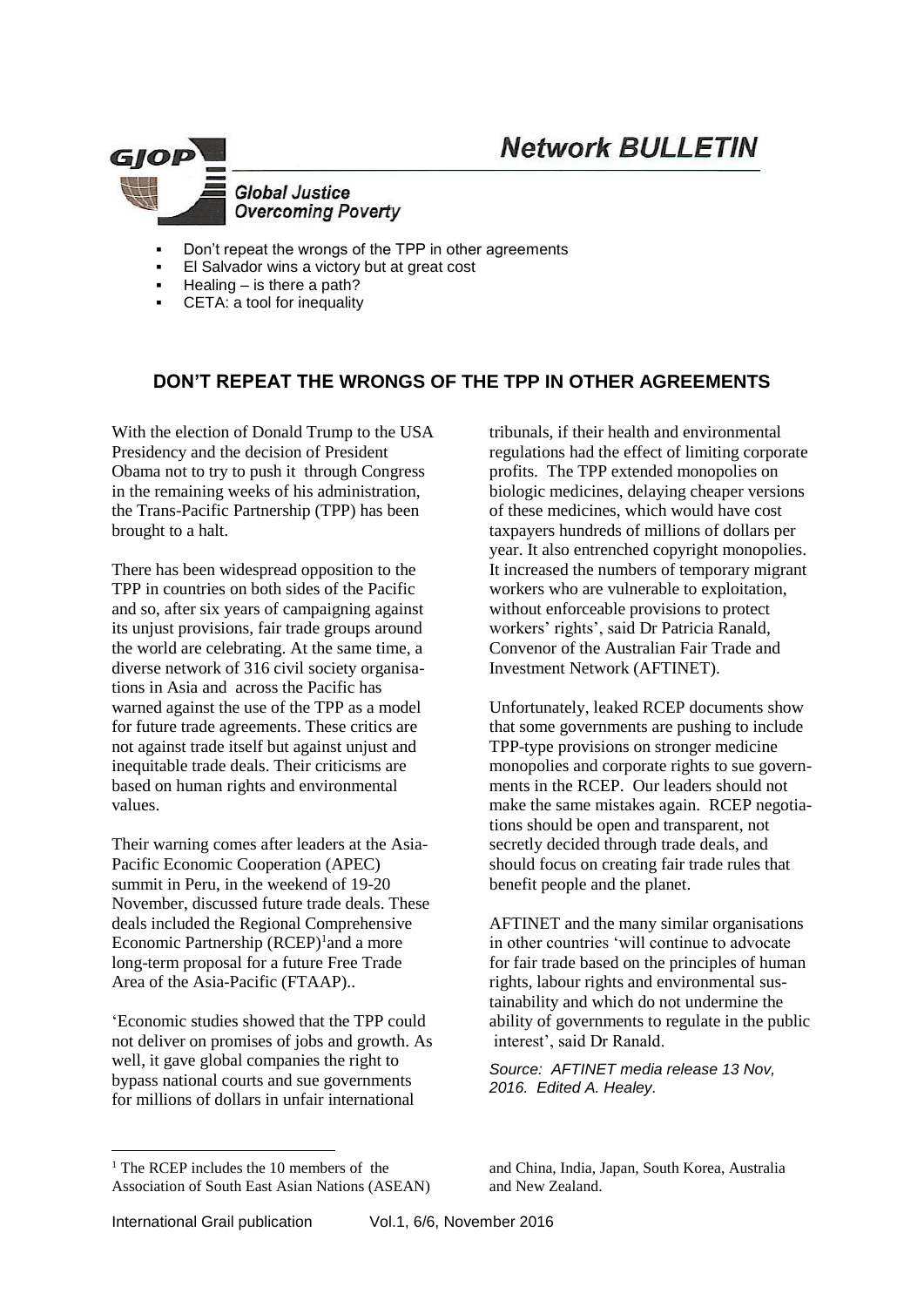## **EL SALVADOR WINS A VICTORY BUT AT GREAT COST**

El Salvador is not for sale! Water is worth more than gold!

After seven long years, the International Centre for the Settlement of Investment Disputes (ICSID)<sup>2</sup> determined that the government of El Salvador **does not have to pay** any of the damages sought by mining company, Pacific Rim, now a wholly-owned subsidiary of the Canadian-Australian company Oceana-Gold. It cost the taxpayers of El Salvador over \$12 million in legal fees to defend their rights before the tribunal.

Pacific Rim wanted to mine for gold but the Salvadoran people of the region strongly opposed it because of its threat to their vulnerable water supply and environment. The Government supported the people and refused the mining concession on the grounds that the company failed to meet the nation's regulatory requirements. Pacific Rim sued the Salvadoran government in 2009 for alleged loss of potential profits as a result of the rejection of their mining application. The company claimed a penalty from El Salvador of US\$250 million.

Recently, the University of Central America (UCA) took a national poll in El Salvador and found that 79.5% of Salvadorans are against any gold mining and President Sánchez Cerén has pledged not to allow mining in the country during his term of office.

The Salvadoran Roundtable against Metallic Mining (La Mesa) has said that, even though there has been a just finding from the tribunal, 'irrevocable damage has been done to communities in El Salvador. Pacific Rim's presence has fomented local conflict, which has led to threats, attacks, and even assassinations'. (Four campaign organisers have been murdered.)

Maude Barlow, chairperson pf the Council of Canadians, commented that at a time and in places of water scarcity, 'it is unconscionable for the global trade and investment regime to deny governments the policy space to protect the human right to water'.

'It was morally reprehensible for OceanaGold to demand US\$250 million from the Salvadoran people... This amount would fund the Ministry for the Environment and Natural Resources of El Salvador for more than a decade. The legal costs alone are enough to pay for over two years of adult literacy classes for 140,000 people', writes Emeritus Catholic Bishop Hilton Deakin, Melbourne, Australia.

*Source: Committee In Solidarity with the People of El Salvador (CISPES) National Office Washington DC, 14 Oct,2016. Sent by Francine Wickes (Maine USA). Edited A. Healey.*

## **HEALING – IS THERE A PATH?** SURVIVORS OF TRAFFICKING

As we hear the stories of women, men and children saved from trafficking, we are shocked and appalled that it is possible in the 21st Century that these things are still happening to our sisters and brothers. And we feel powerless and angry. Is there a path that leads to healing for those who have the chance of escaping this situation? There is much being done by many throughout the world – new

1

laws, training, actions, articles and research. Let's continue this conversation.

The International Grail Network against Human Trafficking has been a space of discovery and information about this reality in the world and of exchange about our experiences in our various countries.

<sup>&</sup>lt;sup>2</sup> The ICSID is a tribunal funded by the World Bank and has existed since 1966. Since then, a number of so-called free trade agreements have set up other tribunals for the settling of investor-state

disputes which companies have used against governments when laws or regulations are enacted that limit their access to profit from investments.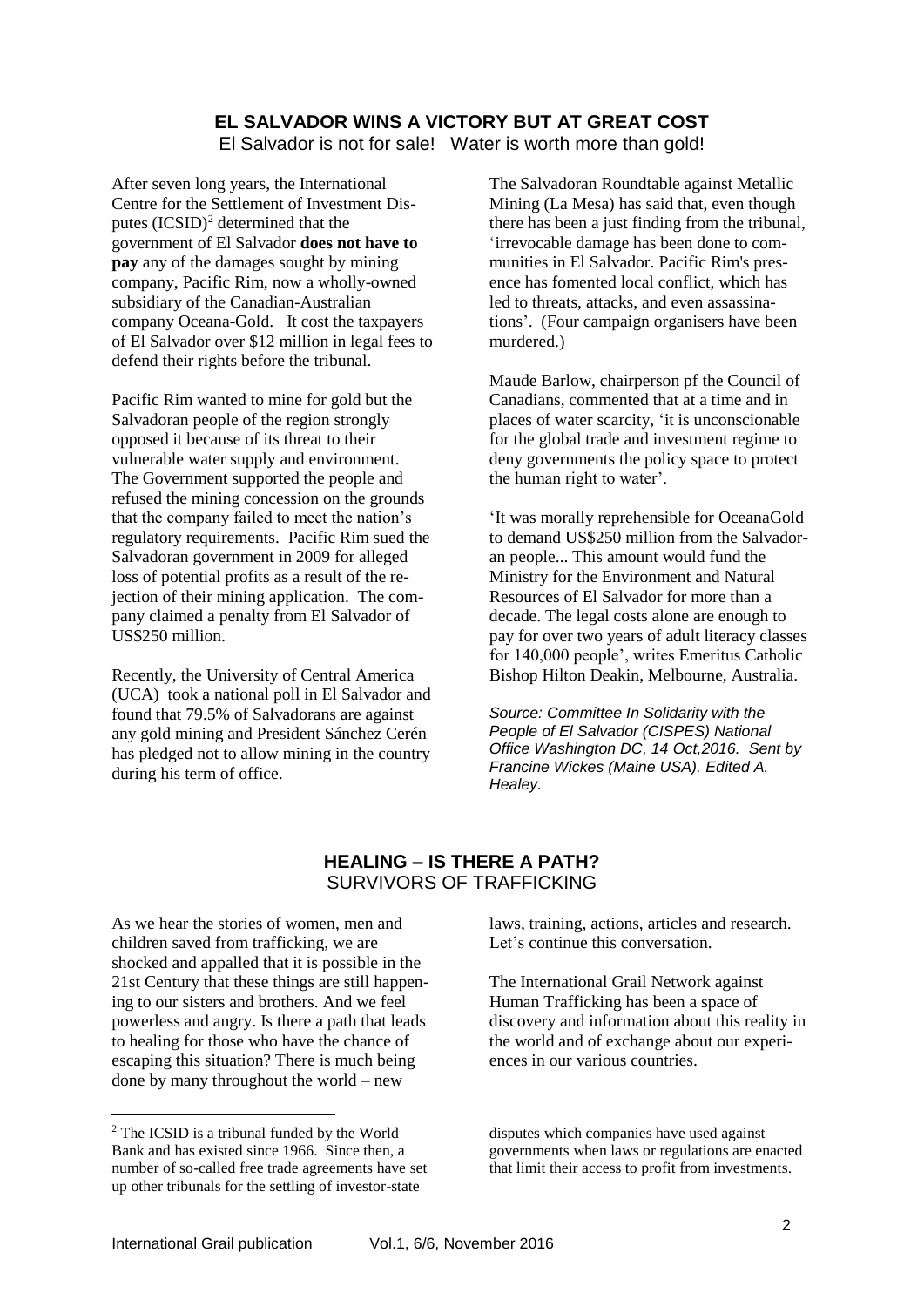In Europe, the Grail has become more and more aware of the activities of traffickers as the migrant and refugee crisis intensifies. Confrontation with trafficking is closer and closer to our homes; it could be happening next door. The Brussels Grail group has been contacting different organisations that work with women, men and children in vulnerable situations, from prostitution to trafficking, and we have been trying to support their work, visiting their institutions and organising fundraising dinners. The Grail in the Netherlands has been developing connections with organisations in Rotterdam working to help migrants and refugees integrate into the society and continues its long-standing relationship with the organisations of religious sisters who are fighting against trafficking.

In May 2014 we reported on a seminar in Nepal on human trafficking in March 2014, in which the International Grail and the International Movement for Fraternal Union among Races (UFER) collaborated with two Nepalese organisations - *Shakti Samuha*, the first Nepalese body created by survivors of human trafficking, and *Pourakhi.* The aim of these two organisations is to create an enabling environment where Nepalese women migrant workers enjoy all their rights. The seminar offered a space for listening to the testimonies of victims and to the courage of the survivors who began *Shakti Samuha* and turned 'their tears into power'. The issue of healing was strongly impressed in the minds of all participants and the women of the Grail who were there brought this back to their countries.

In the Bulletin of January 2016 we wrote of the parallel event on human trafficking organised jointly by The Grail and UFER during a session of the Human Rights Council in Geneva. It was an occasion for networking and exchange on effective ways of supporting victims and combatting human trafficking. This Council reports to the Security Council and to the Secretary-General of the United Nations. The Brussels Grail group is now offering training for young women in The Grail on the functioning of the Human Rights Council, its research on human trafficking in the world and its capacity to influence the States and diplomats participating in these United Nations institutions.

The title of this article speaks of healing, which is paramount when victims are lucky to escape. It is a long journey that requires a deep 'rebirth' in the mystery of the life of our souls. The traumas and violence experienced are often unspeakable and each person will have her/his own path dealing with these experiences. I have been told by those working with victims of trafficking that their first concern is to create stability, which means having a roof over their head and work to put food on the table. When a person has lived and worked (often illegally) in a country other than her/his own, rebuilding a life of productive work can seem impossible.

With our worldwide network The Grail has the potential to partner with organisations helping victims to remake their lives. It would be wonderful to be able to create bridges of healing for these women, men and children. I would like to call upon all my Grail sisters who may have experience with working with victims of trauma and violence to help this network gather the information and tools we need to help support and encourage survivors whom we encounter.

There is a path to healing – but it requires care and discernment in our actions. If you want to be part of this, please contact me.

*Source: Patrícia Foito e Camisão (Brussels), pcamisao@gmail.com*

## **CETA, A TOOL FOR INEQUALITY**

As we go to press, dozens of public interest groups, local, regional and national, in Canada and the European Union are about to release a joint statement on the Canada-European Union Comprehensive Economic and Trade Agreement (CETA). Among these groups are trade unions, farmers associations, environment and public health groups, human rights and digital rights organizations from Canada and Europe. The deal has been criticized by legal scholars,